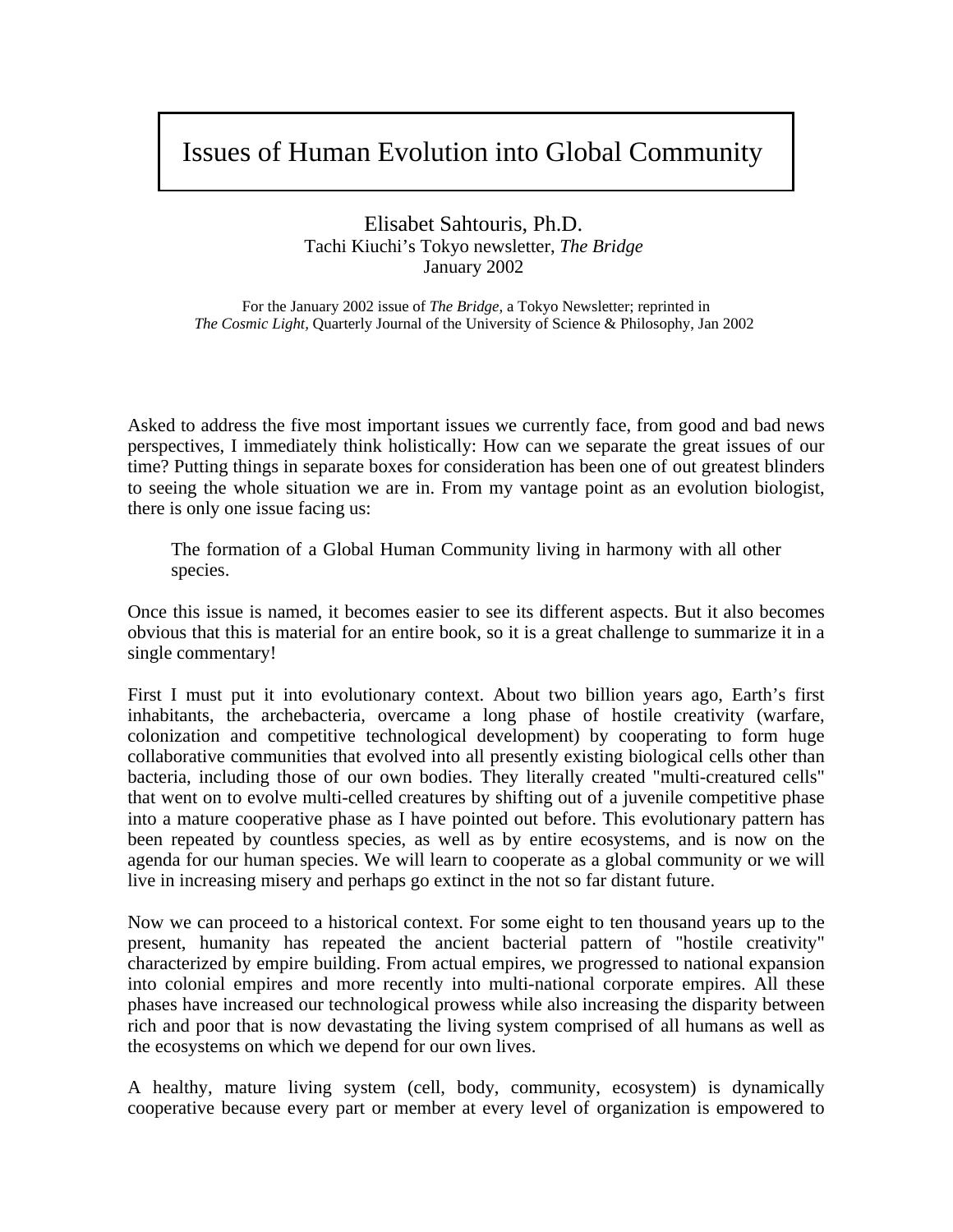negotiate its self-interest within the whole. There is equitable sharing of resources to insure health at all levels, and the system is aware that any exploitation of some parts by others endangers the whole. Clearly, internal greed and warfare are inimical to the health of mature living systems.

Therefore I see the formation of global human community, or true globalization -- including but not limited to economics -- as our natural evolutionary mandate at this time. If this essay were a book, I would call it *Glocalization: A Biological Theory of Globalization.* The term 'Glocalization' is meant to bring attention to the fact that local economies must be healthy in order to have a healthy world economy, just as each of our cells and organs must be healthy to have a healthy body.

Now let us look at the bad and good news concerning five critical aspects of this process of Globalization/Glocalization:

# **1. Worldviews: Scientific, Religious, Cultural and Personal**

**Bad News:** Fundamentalism and dogmatism, religious, scientific, cultural and personal, continue to plague us in this time of transition. Social Darwinism -- the belief that there must be winners and losers in the game of life -- is as destructive as any religious or cultural dogma saying "Our truth is the Truth; believe it or you are our enemy."

**Good News:** For the first time in history we are becoming aware that each individual and each culture has a unique perspective on the whole of human experience in our world and cosmos, giving us a basis to move beyond tolerance into mutual respect without the requirement of agreement in our stories of How Things Are. We are shifting from the belief that there is One True Story to the understanding that a multiplicity of stories can co-exist if we agree on basic values, such as the perennial Golden Rule.

Science is making huge progress in its worldview. It is evolving beyond belief in a non-living, entropic, hopeless and valueless universe progressing toward heat death while accidentally evolving some temporary competitive life forms on one or more planets. Scientists are moving toward the view of a conscious, self-organizing, learning universe in which syntropy and entropy function metabolically in a process of creative evolution, especially on our living Earth where life evolves toward cooperative purpose and ethics.

The view of Consciousness as the deep cosmic source of biological evolution, rooted in many ancient cultures, brings science close to religion as religion also indicates its willingness to open to dialogue with other religions and with science itself. Many new religions (Unity, Religious Science International, Global New Thought, etc.) as well as the cooperative World Parliament of Religions and the United Religions Initiative are in deep dialogue among themselves and with scientists to discover their underlying common interests.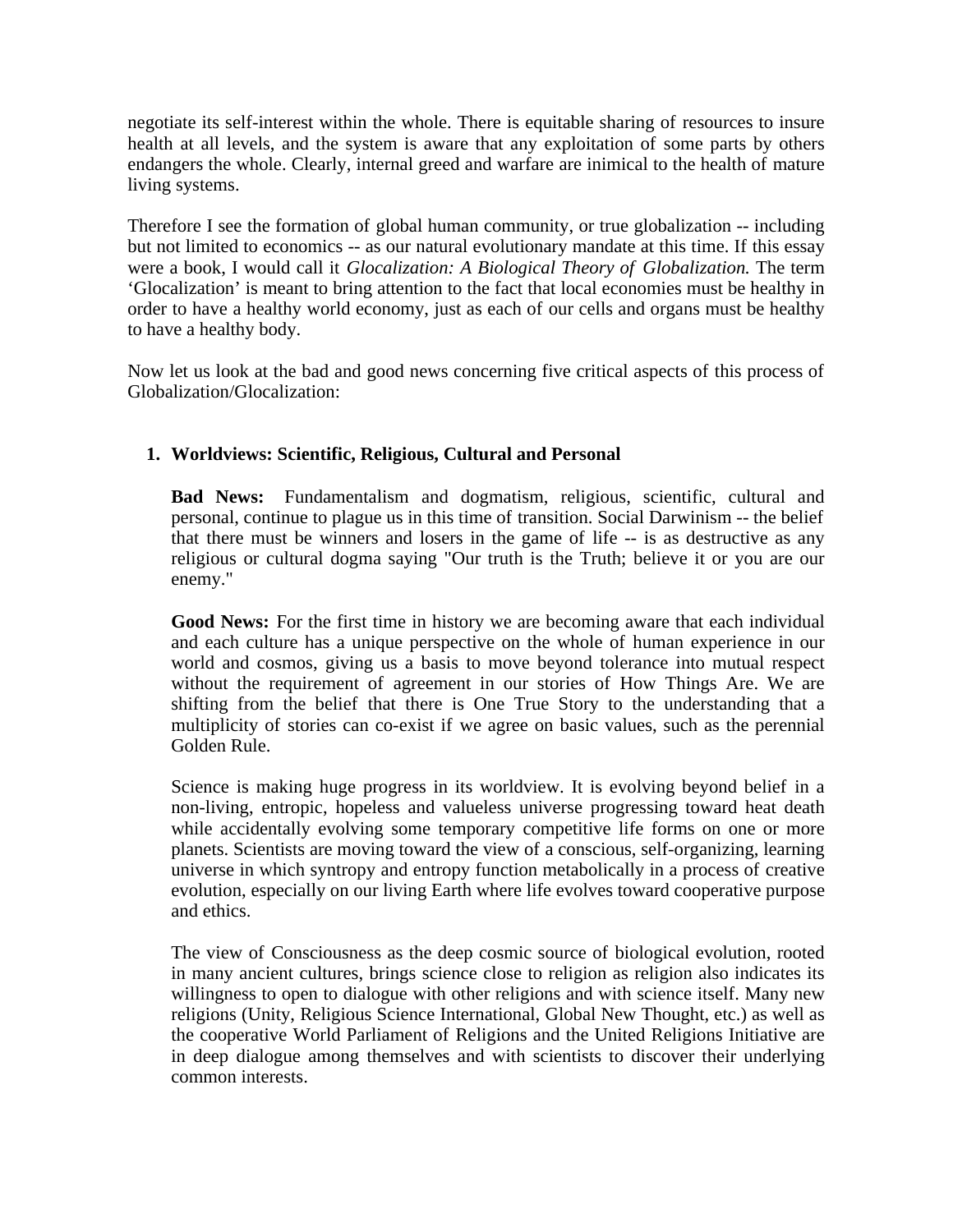## **2. The Lure of Power: Economics, Currency and Warfare**

**Bad News:** Empire-building economics have developed the quarterly bottom line focus on continual competitive growth to maximize profits -- a tyrannical mechanism preventing proper corporate accountability to people and planet. Further, empire building has spawned a debt-money currency that shifts wealth from the many to the few, promoting terrible economic inequities that prevent local economies from expressing their self-interests. Protecting empires has led to huge production and trade of arms, with one nation -- the USA -- now having gained 70% of the world market. All this leads to a highly unstable situation in which conflicts, often wrapped in religious cloaks though almost always economic in their roots, break out continually and lead to further domination by those with the most powerful weapons and further impoverishment and desperation of the already poor.

The great allure of power over others is difficult for me as a woman to comprehend. I have asked many men to explain it, and when they speak about it honestly, I see in their eyes how deep and real it is. The oil economy, with its attendant weapons economy, has become the single most dangerous obstacle to human evolution. It is controlled by a relatively small handful of men allied with each other behind the scenarios of opposing forces we see in the media they also own, just as it was during its inception during World War II, in the German/American oil business alliances revealed at the Nuremberg trials. The dangerous endgame of the human competitive phase is being played out right now around oil interests, and we must remember that the Stone Age did not end because men ran out of stones.

**Good News:** We have plenty of alternative energy sources to move "Beyond Petroleum" and the oil empires know they are the way of the future as many within them begin to plan accordingly. There are also strong movements promoting triple bottom lines, and many medium and small businesses are shifting to concepts of humane economic values and accountability to their communities (for example, Business for Social Responsibility , the Brazilian Ethos Institute, Social Venture Network, and the Japanese interests reflected in this newsletter).

Since seeing our Earth from space as a breathtakingly beautiful living planet, and as we grow increasingly aware that the economies of cells, bodies, families, communities and world are all living systems with basic principles in common, we can more easily think of ourselves as an economically linked global family that must live at peace with itself and with other species. Once we shift into this frame of mind we can see why every human community from family to global community must be valued and insured opportunity for economic participation, just as every species in a healthy ecosystem contributes to the well being of the whole.

Global travel, transport and communications systems, though invented during our competitive empire-building phase, are now available for cooperative purposes. Alternative currencies rooted in barter are mushrooming around the world as documented by Bernard Lietaer in *The Future of Money* . Living Economies is becoming a rapidly growing concept (see the article http://svn.org/initiatives/livingeconomies.pdf of which I am a co-author, and www.livingeconomies.org).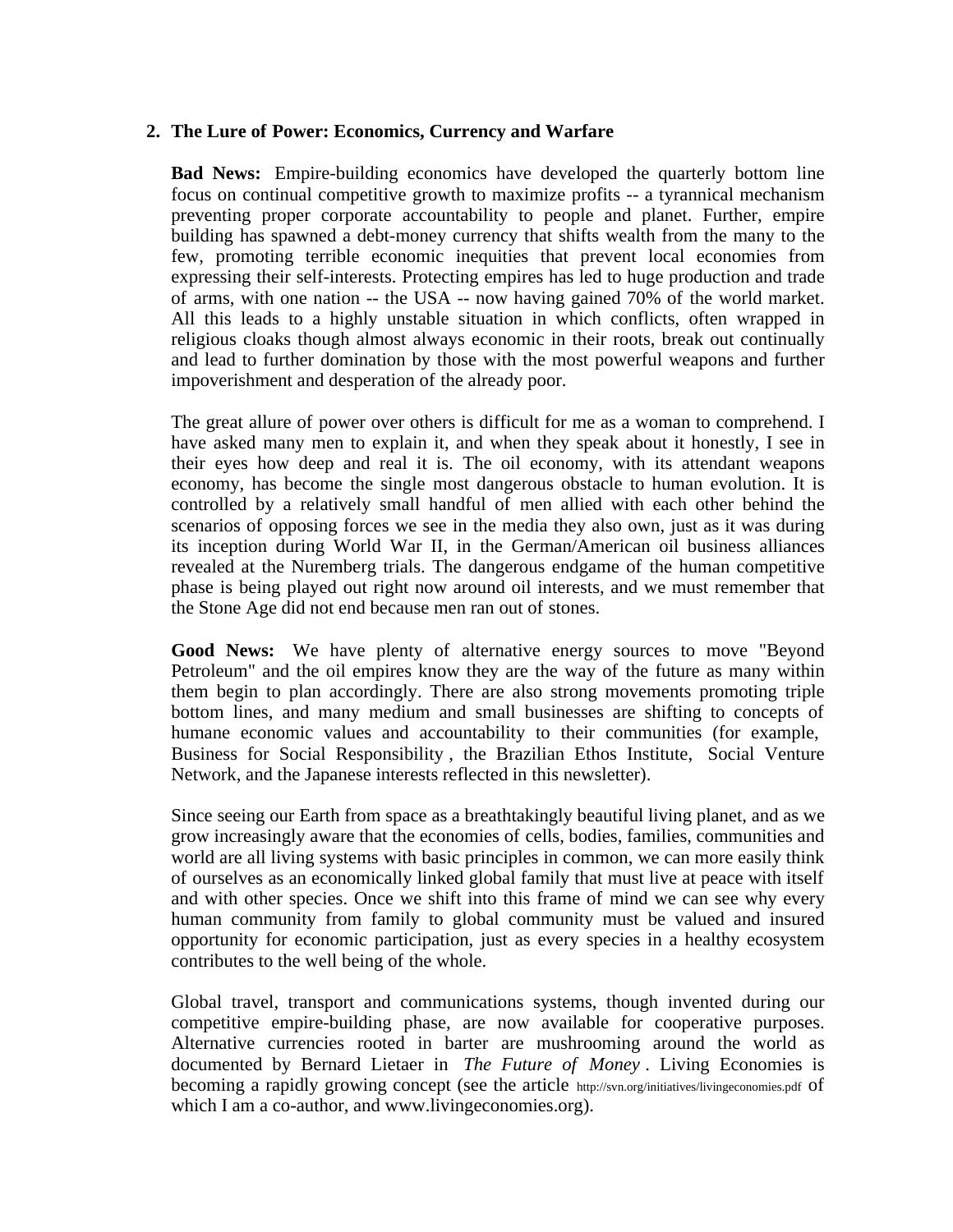Besides these healthy directions, the global peace movement continues to grow with countless websites and organized events and The Cultural Creatives documented by Paul Ray and Sherry Anderson in Europe and America are surely matched in Asia, and especially in Japan. Deep dialogue among humans increasingly reveals our desire for peaceful cooperation and our belief that it can be achieved.

### **3. Governance**

**Bad News:** While we hear a great deal about the spread of democracy around the world, all member nations of the World Trade Organization gave up their sovereignty in signing the agreement which said their laws could be overridden by WTO policies, which, as already demonstrated, do not often serve their self-interest within the global economy. In the US, as with other national governments, corporate empire lobbies and campaign finances determine government candidates and policies over the will of the people. At present, our very Constitutional rights are being hijacked and turned into weapons against us, eroding our civil rights, while in many nations people do not yet have them as they must if we are to survive and thrive as a species. These are examples of the endgame in which the old system of competitive empire economics works hard to protect itself against the evolution called for. As historian Arnold Toynbee discovered in seeking the cause of past human empires' demise, the extreme concentration of wealth and the refusal to change when change was called for were fatal.

**Good News:** Despite all its problems and shortcomings, the United Nations is a significant effort toward some kind of world governance. We see with increasing clarity that the governance of a living system must be in service to it -- to its health and well being. Distributed networks of leadership, as in the City of Curitiba, Brasil, and rotating leadership as in the Mondragon Cooperatives of Spain are positive examples, as are the redistribution of wealth in India's Kerala. The Internet is perhaps out greatest hope for democracy at present, as increasing access to it around the world brings people into dialogue on all the issues facing us and gives hope for creative solutions.

#### **4. Technology**

**Bad News:** Despite knowing of alternatives such as hydrogen, solar and wind energies, we continue to dig up fossil fuels over which we fight wars and devastate peoples and ecosystems from Afghanistan to the Achuar territories in the Ecuadorian rainforests. We clog our heavy roads with heavy cars, pollute our atmosphere and waters and soils with deadly exhausts and chemicals, misuse our genetic understanding for the sake of profits alone. Our technological societies continue to produce ugliness and poverty where beauty and wealth could be universal.

**Good News:** The book *Natural Capitalism,* several times cited here, demonstrates human creativity in moving us out of the heavy industrial phase of coal, oil and steel into technologies that are ecologically non-destructive, recyclable and sustainable.